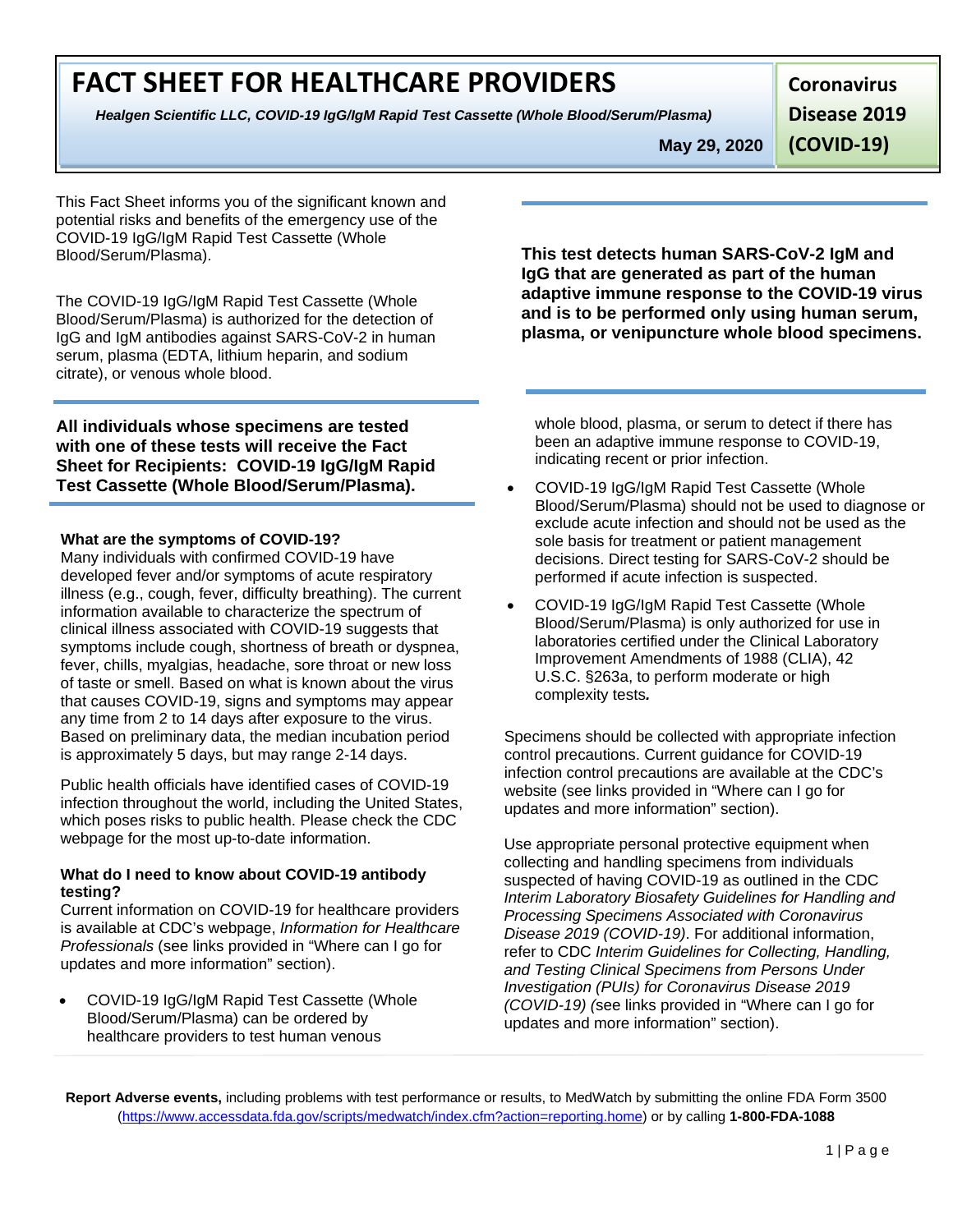# **FACT SHEET FOR HEALTHCARE PROVIDERS**

*Healgen Scientific LLC, COVID-19 IgG/IgM Rapid Test Cassette (Whole Blood/Serum/Plasma)* 

**Coronavirus**

**Disease 2019** 

**(COVID-19)**

There are no approved available alternative tests. FDA has issued EUAs for other antibody tests that can be found at

[https://www.fda.gov/emergency-preparedness](https://www.fda.gov/emergency-preparedness-and-response/mcm-legal-regulatory-and-policy-framework/emergency-use-authorization#2019-ncov)[and-response/mcm-legal-regulatory-and-policy](https://www.fda.gov/emergency-preparedness-and-response/mcm-legal-regulatory-and-policy-framework/emergency-use-authorization#2019-ncov)[framework/emergency-use-authorization#2019](https://www.fda.gov/emergency-preparedness-and-response/mcm-legal-regulatory-and-policy-framework/emergency-use-authorization#2019-ncov) [ncov.](https://www.fda.gov/emergency-preparedness-and-response/mcm-legal-regulatory-and-policy-framework/emergency-use-authorization#2019-ncov)

#### **What does it mean if the specimen tests positive for antibodies against the virus that causes COVID-19?**

A positive test result with the COVID-19 IgG/IgM Rapid Test Cassette (Whole Blood/Serum/Plasma) indicates that antibodies to SARS-CoV-2 were detected, and the individual has potentially been exposed to SARS-CoV-2.

Antibodies to SARS-CoV-2 are generally detectable several days following infection. Individuals may have detectable virus present for several weeks following seroconversion. A positive result can indicate recent or past infection but does not exclude recently infected patients who are still contagious. *It is unknown how long antibodies to SARS-CoV-2 will remain present in the body after infection and if they confer immunity to infection. Incorrect assumptions of immunity may lead to premature discontinuation of physical distancing requirements and increase the risk of infection for individuals, their households and the public.*

False positive results may occur due to cross-reactivity from pre-existing antibodies or other possible causes.

The COVID-19 IgG/IgM Rapid Test Cassette (Whole Blood/Serum/Plasma) has been designed to minimize the likelihood of false positive test results. However, in the event of a false positive result, risks to individuals could include the following: a recommendation for isolation of the individual, monitoring of household or other close contacts for symptoms, isolation that might limit contact with family or friends and may increase contact with other potentially COVID-19 individuals, limits in the ability to work, the delayed diagnosis and treatment for the true infection causing the symptoms, unnecessary prescription of a treatment or therapy, or other unintended adverse effects. *Due to the risk of false positive results, confirmation of positive results should be considered – using a second,* 

*different antibody assay that detects the same type of antibodies.*

**May 29, 2020**

Laboratory test results should always be considered in the context of clinical observations and epidemiological data in making patient management decisions.

All laboratories using this test must follow standard confirmatory testing and reporting guidelines according to their appropriate public health authorities.

**What does it mean if the specimen tests negative for antibodies against virus that causes COVID-19?** A negative test result with this test means that SARS-CoV-2 specific antibodies were not present in the specimen above the limit of detection. *However*, *patients tested early after infection may not have detectable antibodies despite active infection; in addition, it is not certain that all infected patients will develop a detectable antibody response to SARS-CoV-2 infection. A negative result should not be used to rule out infection. Direct testing of SARS-CoV-2 should be performed if acute infection is suspected.*

The absolute sensitivity of the COVID-19 IgG/IgM Rapid Test Cassette (Whole Blood/Serum/Plasma) is unknown.

Risks to an individual resulting from a false negative result include: restriction of activities deemed acceptable for individuals with evidence of an antibody response to SARS-CoV-2, lack of monitoring of infected individuals and their household or other close contacts for symptoms resulting in increased risk of spread of COVID-19 within the community, or other unintended adverse events.

#### **What is an EUA?**

The United States (U.S.) FDA has made this test available under an emergency access mechanism called an Emergency Use Authorization (EUA). The EUA is supported by the Secretary of Health and Human Service's (HHS's) declaration that circumstances exist to justify the emergency use of *in vitro* diagnostics (IVDs) for the detection and/or diagnosis of the virus that causes COVID-19.

An IVD made available under an EUA has not undergone the same type of review as an FDA-approved or cleared IVD. FDA may issue an EUA when certain criteria are met, which includes that there are no adequate,

**Report Adverse events,** including problems with test performance or results, to MedWatch by submitting the online FDA Form 3500 [\(https://www.accessdata.fda.gov/scripts/medwatch/index.cfm?action=reporting.home\) o](https://www.accessdata.fda.gov/scripts/medwatch/index.cfm?action=reporting.home)r by calling **1-800-FDA-1088**